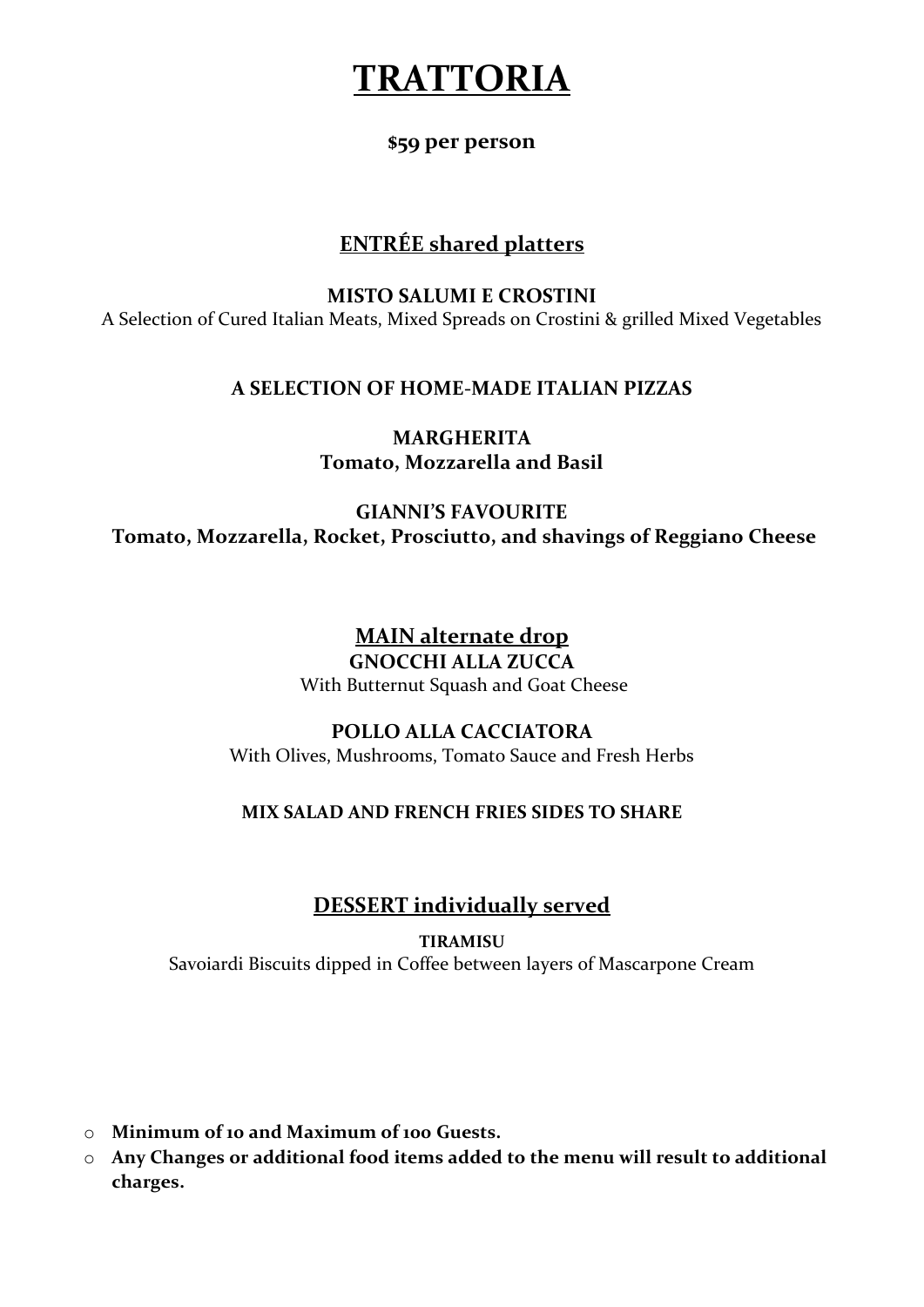

## **\$69 per person**

# **STARTER**

## **ASSORTED ITALIAN FOCACCIA**

Freshly Baked Focaccia Bread with Rock Salt and Rosemary, Tomato & Oregano, Onion & Olives

# **ENTRÉE alternate drop MISTO SALUMI E CROSTINI**

A Selection of Cured Italian Meats, Olives and Home-Made Bread and Grilled Vegetables

## **ARANCINI**

Traditional Sicilian Rice Balls filled with Fior di Latte, breaded, fried and served with Napoli Sauce

#### **LA BURRATA**

Soft fresh Burrata with Cantaloupe, Fennel, Tomatoes and Organic Orange Oil

#### **MAINS alternate drop RISOTTO AI FUNGHI E TARTUFO**

With Porcini Mushrooms, Truffle and Parmesan Shavings

## **POLLO ALLE ERBE**

Roast Chicken Leg Forequarter, Mix Vegetables and Salsa Verde

## **SALMONE TOSCANO**

Grilled Atlantic Salmon served with Parmesan Tuscan Sauce, Sundried Tomatoes, Olives

#### **MIX SALAD AND FRENCH FRIES SIDES TO SHARE**

## **DESSERT alternate drop**

**TIRAMISU** Savoiardi Biscuits Dipped in Coffee between layers of Mascarpone Cream

#### **PANNA COTTA ALLA VANIGLIA**

Served with poached Rhubarb, Crumble, Apple & Ginger Puree